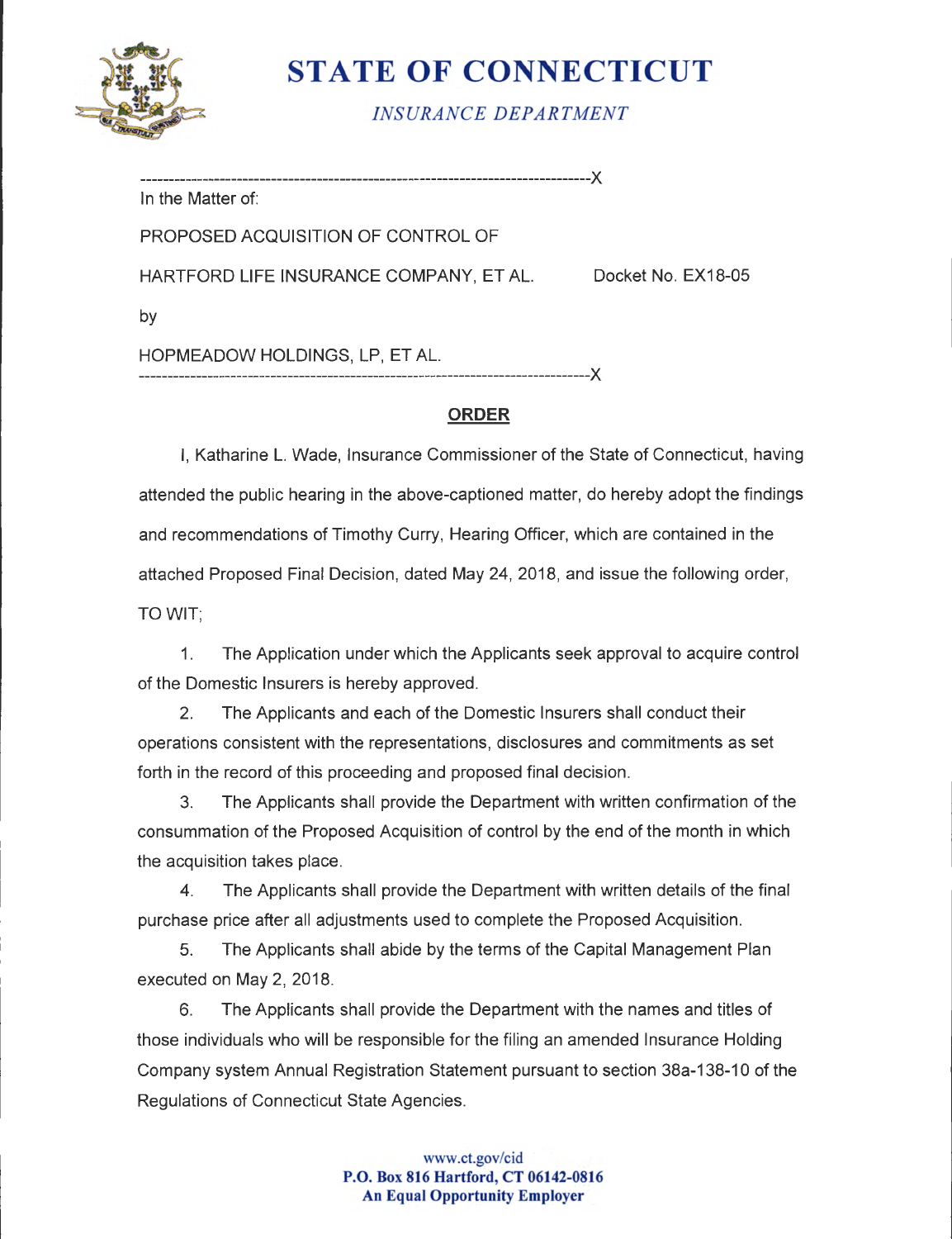7. Within fifteen (15) days following the end of the month in which the Proposed Acquisition is consummated, the Domestic Insurers shall file an amended Insurance Holding Company System Annual Registration Statement pursuant to section 38a-138- 10 of the Regulations of Connecticut State Agencies.

8. For the period of two (2) years from the Closing of the Proposed Acquisition, the Applicants shall file semiannually with the Department, commencing six months from the consummation of the Proposed Acquisition, a report under oath of its business operations in Connecticut, including but not limited to, integration process, transition of services, any change of business of the Domestic Insurers, changes in offices or office locations of the Domestic Insurers, and notice of any statutory compliance or regulatory actions taken by other state regulatory authorities against the Applicants or Domestic Insurers.

9. Within thirty (30) days following the end of the month in which the Proposed Acquisition is consummated, the Applicants shall request that the Commissioner waive the requirements set forth in General Statutes § 38a-136 (i) (1) with respect to the Domestic Insurers undergoing a financial market conduct examination within thirty (30) days following the Proposed Acquisition.

10. Each of the Domestic Insurers shall, at all times, maintain its books and records in Connecticut pursuant to General Statutes § 38a-57 unless otherwise approved by the Commissioner.

11 . If the Proposed Acquisition is not consummated within three (3) months of the date of this Order and the Applicants intend to consummate the Proposed Acquisition, the Applicants shall submit to the Commissioner a statement, which shall include (i) the reason for the Applicants inability to consummate the Proposed Acquisition; (ii) any material changes in the information contained in the Application; and (iii) the current financial statements of the Applicants and the Domestic Insurers.

12. The Applicants shall pay any expenses incurred by the Commissioner in connection with the Department's review of the Application pursuant to General Statutes § 38a-132 (c).

Dated at Hartford, Connecticut, this 24th day of May, 2018.

Katharine L. Wade Insurance Commissioner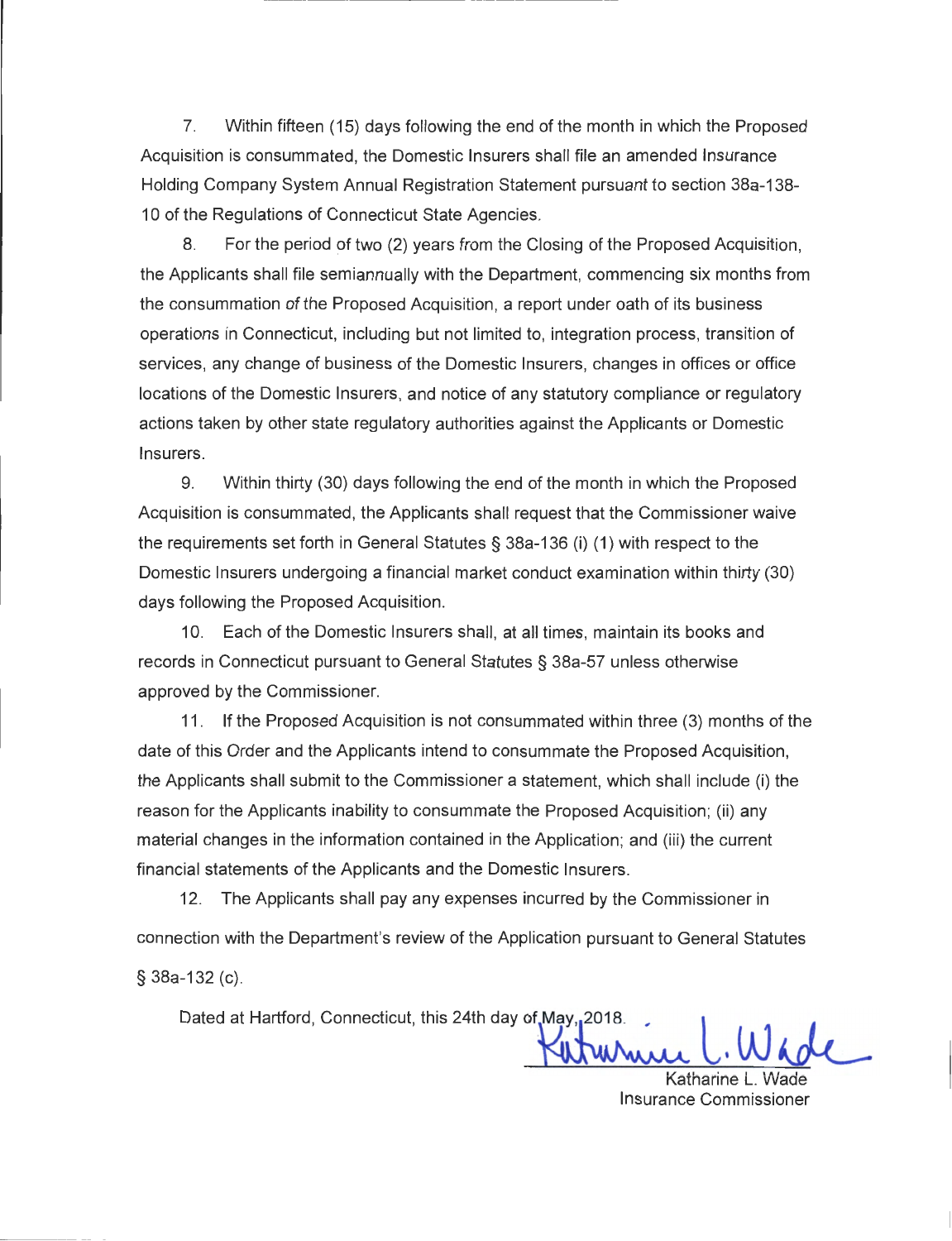

**STATE OF CONNECTICUT** 

*INSURANCE DEPARTMENT* 

-------------------------------------------------------------------------------)(

In the Matter of:

PROPOSED ACQUISITION OF CONTROL OF

HARTFORD LIFE INSURANCE COMPANY, ET AL. Docket No. EX18-05

by

HOPMEADOW HOLDINGS, LP, ET AL. -------------------------------------------------------------------------------)(

# **PROPOSED FINAL DECISION**

# I. **INTRODUCTION**

Hopmeadow Acquisition, Inc. , Hopmeadow Holdings, LP, Hopmeadow Holdings GP LLC, Hopmeadow UK Holdings Ltd. , Hopmeadow Cayman GP LLC, Cornell Capital GP Ill LP, Cornell Capital GP Ill GP LLC, Henry Cornell, AMC Fund GP LP, AMC Special MGP Ltd, AMC Fund MGP LP, AMC MGP GP Ltd, Robert E. Diamond, Jr. , David I. Schamis, Cornell Capital Partners Ill LP and Atlas Merchant Capital Fund LP (collectively, "Applicants) seek the approval of the Insurance Commissioner of the State of Connecticut for the proposed acquisition of control ("Proposed Acquisition") of Hartford Life Insurance Company, Hartford Life and Annuity Insurance Company, Hartford International Life Reassurance Corporation and American Maturity Life Insurance Company, each a Connecticut domestic insurer (collectively, "Domestic Insurers") pursuant to a Second Amended and Restated Form A dated April 17, 2018 filed with the Connecticut Insurance Department ("Department") in accordance with General Statutes§ 38a-130 and section 38a-138-6 of the Regulations of Connecticut State Agencies. Each of the Domestic Insurers is an indirect wholly owned subsidiary of Hartford Holdings, Inc. , a Delaware corporation. Hartford Holdings, Inc. is indirectly owned by The Hartford Financial Services Group, Inc., a Delaware corporation and publicly traded insurance holding company ("HFSG").

> www.ct.gov/cid **P.O. Box 816 Hartford, CT 06142-0816**

> > **An Equal Opportunity Employer**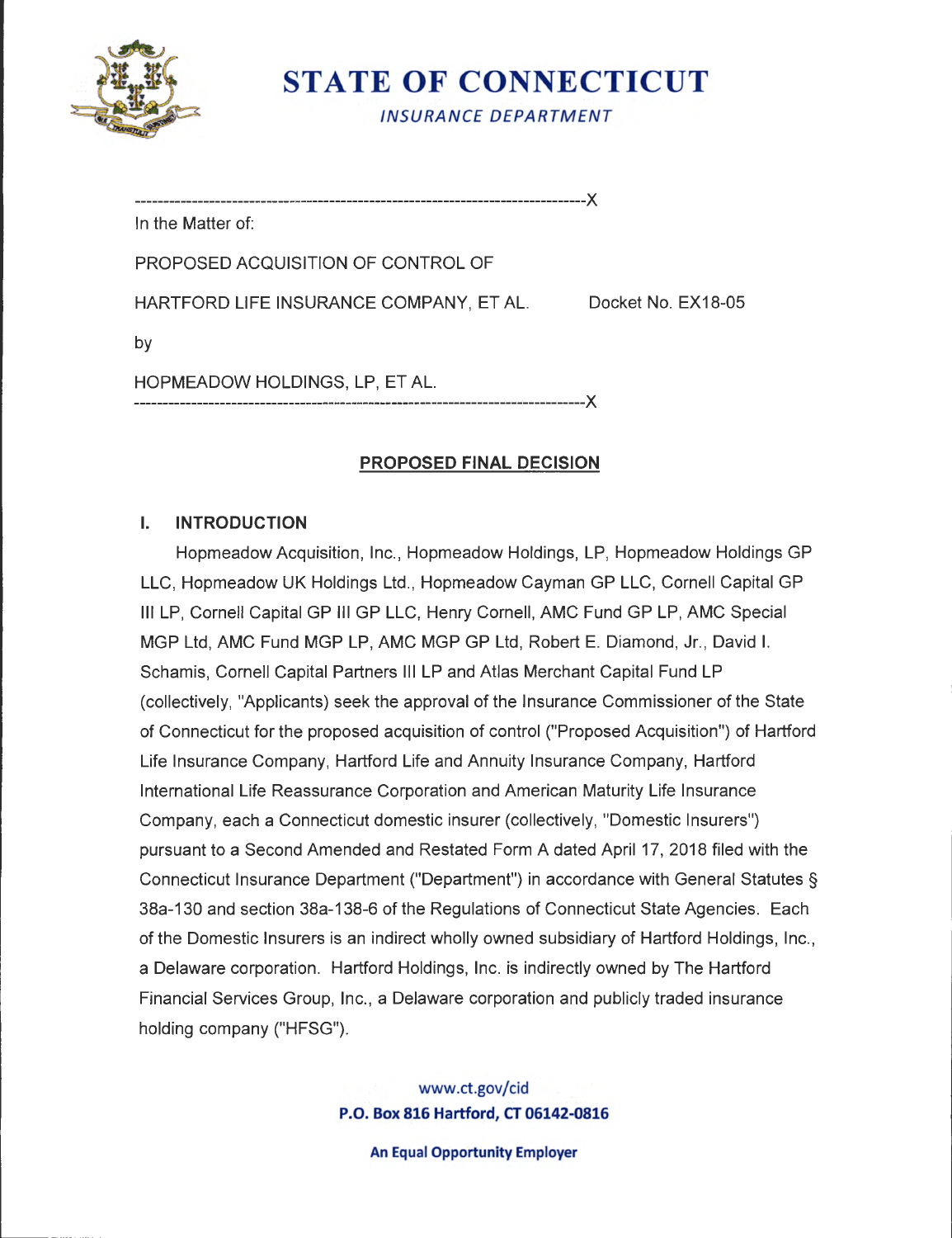The Proposed Acquisition will be effected pursuant to the terms of a Stock and Asset Purchase Agreement ("Agreement") dated as of December 3, 2017, by and among Hartford Holdings, Inc., The Hartford Financial Services Group, Inc., Hopmeadow Acquisition, Inc., Hopmeadow Holdings, LP and Hopmeadow Holdings GP LLC.

The Insurance Commissioner ("Commissioner"), is required by General Statutes§ 38a-132 and section 38a-138-6 of the Regulations of Connecticut State Agencies to hold a public hearing on the Proposed Acquisition of the Domestic Insurers within thirty days after the Commissioner determines that the Application is complete in all respects. In this regard, the Department staff reviewed the Application and thereafter requested the Applicants to file supplemental information. On April 17, 2018, the Applicants filed a Second Amended and Restated Form A Application with the Department which amends and restates portions of the original Form A text and also includes certain new and revised exhibits ("Application").

Based on a determination that the Application was substantially complete, the Commissioner issued a notice of public hearing dated April 19, 2018, in which she ordered that the public hearing be held on May 17, 2018 concerning the application for approval of the Proposed Acquisition of the Domestic Insurers. The hearing notice was subsequently published in the *Hartford Courant*, once a week for two consecutive weeks. The notice of hearing was also filed by the Department with the Office of the Secretary of State on April 24, 2018 and was published on the Department's internet website. In accordance with section 38a-8-48 of the Regulations of Connecticut State Agencies, the Applicants and the Domestic Insurers were designated as parties to this proceeding.

On April 20, 2018, the Commissioner appointed the undersigned to serve as Hearing Officer in this proceeding.

On May 17, 2018, the public hearing on the Proposed Acquisition of the Domestic Insurers was held before the undersigned.

William D. Goddard, Esq. and Elizabeth P. Retersdorf, Esq. of Day Pitney, LLP, represented Atlas Merchant Capital Fund LP. Henry Cornell and Emily Pollack of Cornell Capital, LLC, and David I. Schamis and Robert E. Diamond, Jr., of Atlas Merchant Capital, LLC, testified at the public hearing on behalf of the Applicants.

Thomas E. Bartell, Esq. , of The Hartford Financial Services Group, Inc., represented The Hartford Financial Services Group, Inc. and the Domestic Insurers. Peter Sannizzaro, of Hartford Life Insurance Company, and Beth Bombara, of The Hartford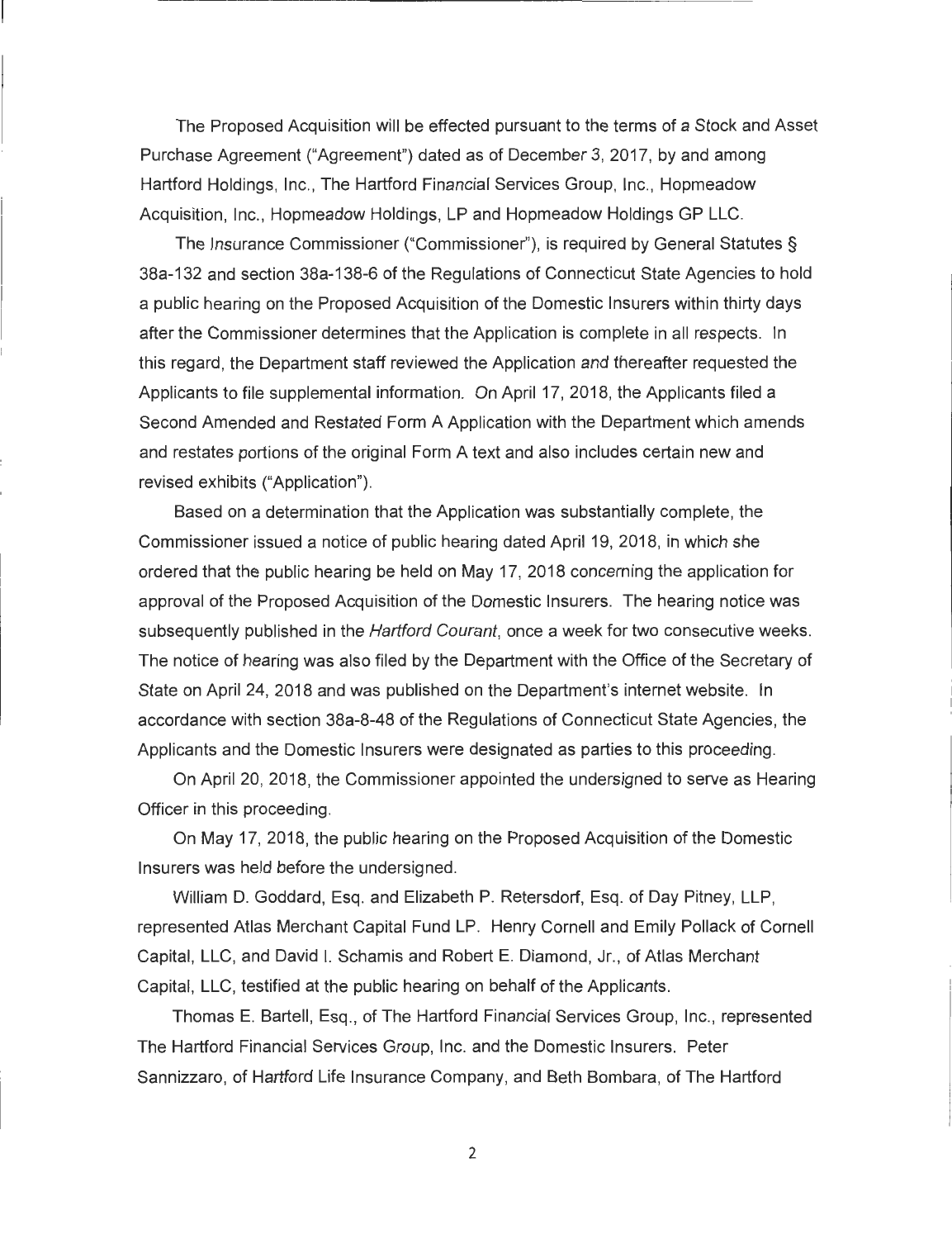Financial Services Group, Inc. , testified at the public hearing on behalf of the Domestic Insurers.

The following Department staff participated in the public hearing: Kathy Belfi, Director of Financial Regulation, Joan Nakano, Insurance Supervising Examiner and Jared Kosky, Esq., Counsel to the Insurance Department.

Pursuant to the published hearing notice, the public was given an opportunity to speak at the hearing or to submit written comments on the Application with respect to the issues to be considered by the Commissioner. In this regard, one (1) written comment on the Application was submitted which commented on an aspect of the Proposed Acquisition.

#### **11. FINDINGS OF FACT**

After reviewing the exhibits entered into record of this proceeding, and based on the written and oral testimony of the witnesses, the undersigned makes the following findings of facts:

- 1. Hopmeadow Acquisition, Inc. is a Delaware company that is a wholly owned subsidiary of Hopmeadow Holdings, LP and was formed on November 21 , 2017 for the purpose of entering into the Proposed Acquisition. At the Closing of the Proposed Acquisition, Hopmeadow Acquisition, Inc. will acquire Hartford Life, Inc., the parent of the Domestic Insurers. Hopmeadow Acquisition, Inc. conducts no other business.
- 2. Hopmeadow Holdings, LP is a Delaware limited partnership formed on November 21 , 2017 for the purpose of entering into the Proposed Acquisition and conducts no other business.
- 3. Hopmeadow Holdings GP LLC is a Delaware limited liability company and is the general partner of Hopmeadow Holdings, LP. It was formed on November 27, 2017 for the purpose of entering into the Proposed Acquisition and conducts no other business.
- 4. Hopmeadow UK Holdings Ltd. is a private limited company incorporated under the laws of England and Wales and is the owner of approximately 84. 7% of the membership interests in Hopmeadow Holdings GP LLC. It was formed on January 11 , 2018 for the purpose of engaging in transactions and activities related to the Proposed Acquisition and conducts no other business.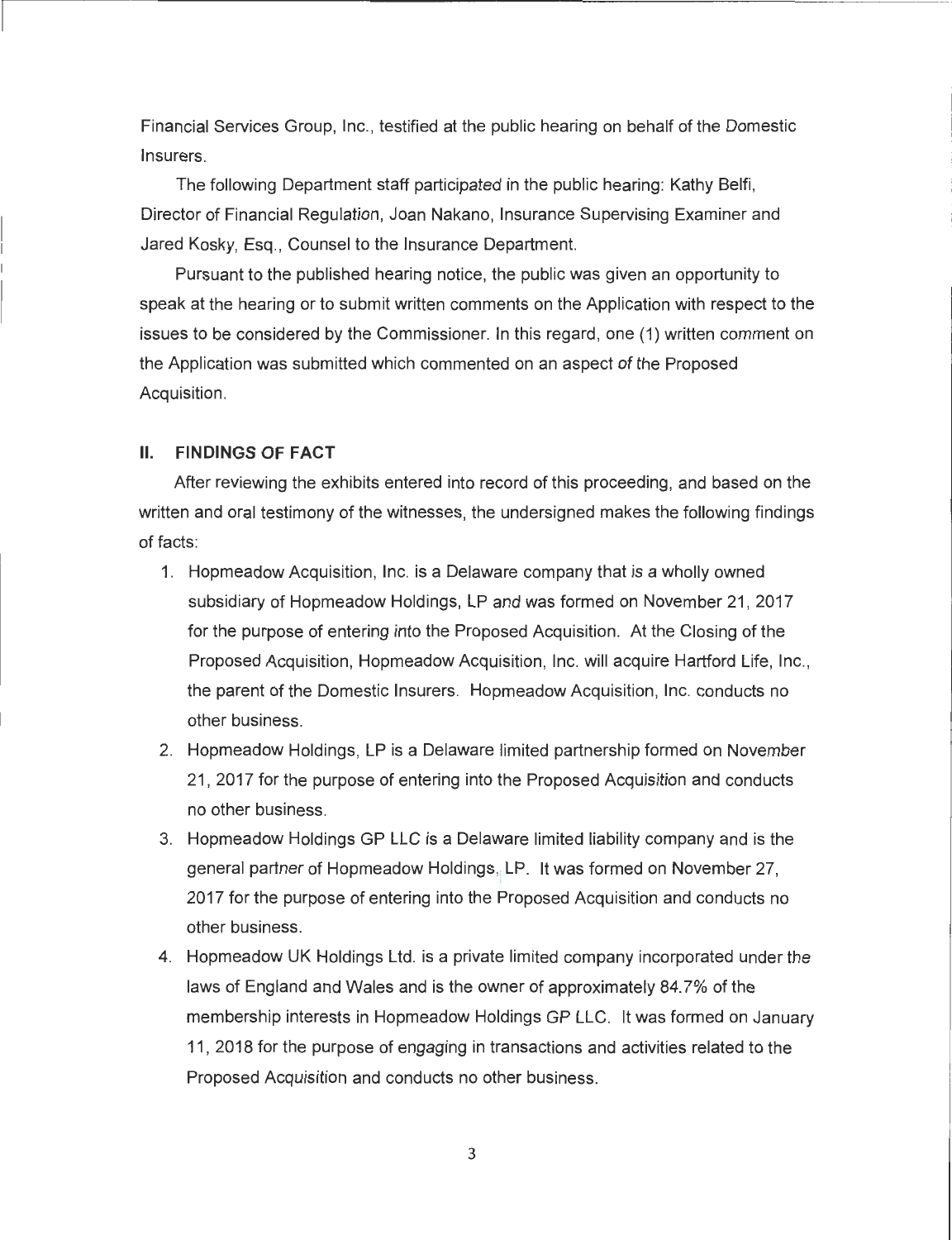- 5. Hopmeadow Cayman GP LLC is a Cayman Islands limited liability company and owner of 100% of the voting stock of Hopmeadow UK Holdings Ltd. It was formed on December 21 , 2017 for the purpose of engaging in transactions and activities related to the Proposed Acquisition and conducts no other business.
- 6. Cornell Capital Partners Ill LP is a Cayman Islands limited partnership and investment fund that was formed on August 26, 2016.
- 7. Cornell Capital GP Ill LP is a Cayman Islands limited partnership and general partner of Cornell Capital Partners Ill LP and owner of 43% of the voting interest in Hopmeadow Cayman GP LLC and was formed on August 26, 2016.
- 8. Cornell Capital GP Ill GP LLC is a Cayman Islands limited liability company and general partner of Cornell Capital GP Ill LP and was formed on August 18, 2016. It conducts no other business.
- 9. Henry Cornell is the general partner of Cornell Capital GP Ill GP LLC and the ultimate sole beneficial owner of Cornell Capital GP Ill GP LLC and Cornell Capital GP Ill LP. Mr. Cornell is the Founder, Senior Partner and Investment Committee Chair of Cornell Capital with a business address of 499 Park Avenue, 21st Floor, New York, NY 10022.
- 10. Atlas Merchant Capital Fund LP is a Cayman Islands limited partnership and investment fund and was formed on October 20, 2014.
- 11 . AMC Fund GP LP is a Cayman Islands exempted limited partnership and is the general partner of Atlas Merchant Capital Fund LP and owner of 29.4% of the voting interests in Hopmeadow Cayman GP LLC. It was formed on October 20, 2014 and conducts no other business.
- 12. AMC Special MGP Ltd is a Cayman Islands exempted company and general partner of AMC Fund GP LP. It was formed on October 17, 2014 and conducts no other business.
- 13. AMC Fund MGP LP is a Cayman Islands limited partnership and general partner of AMC Fund GP LP. It was formed on October 20, 2014 and conducts no other business.
- 14. AMC MGP GP Ltd is a Cayman Islands exempted company and general partner of AMC Fund GP LP. It was formed on October 17, 2014 and conducts no other business.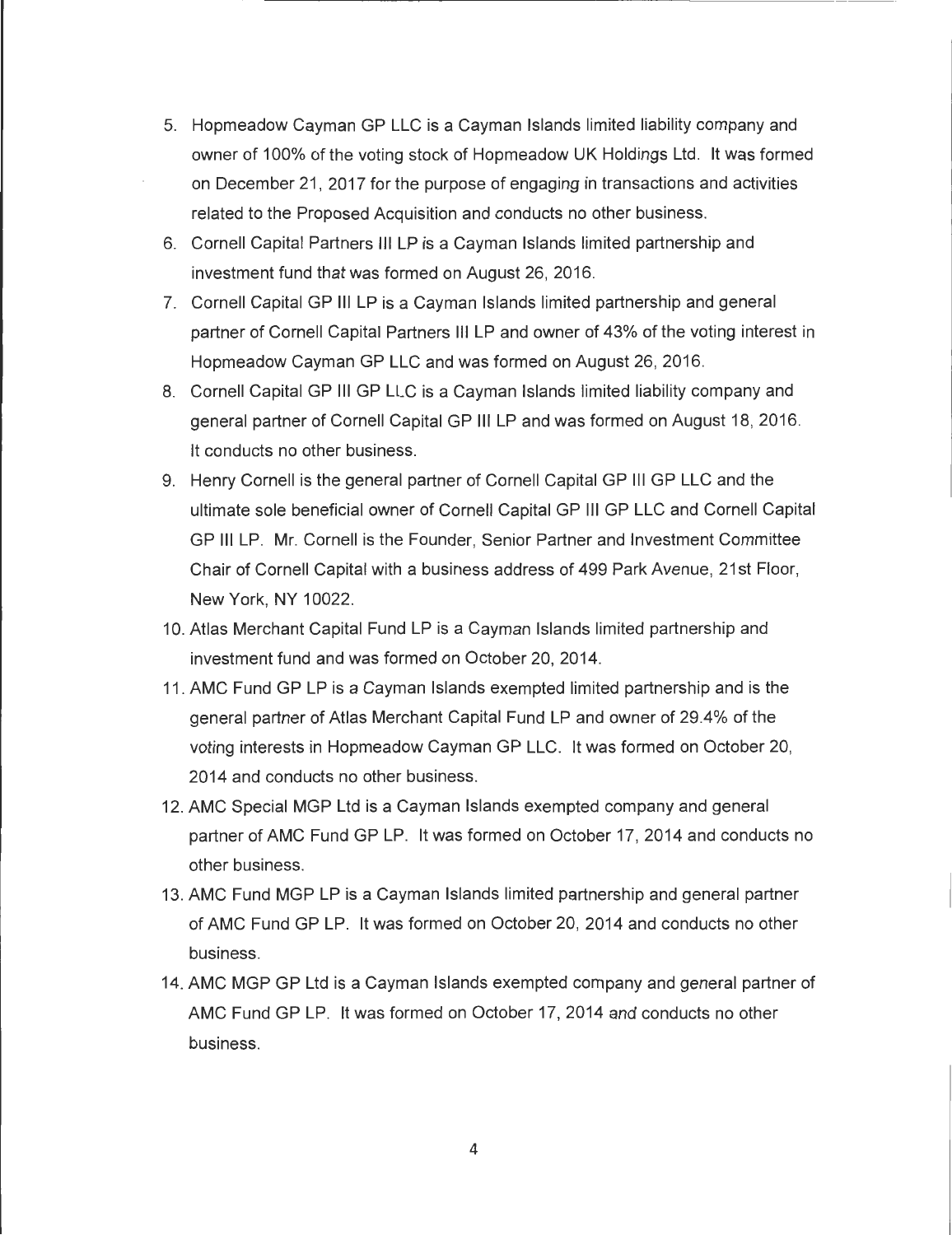- 15. Robert E. Diamond, Jr. is Founding Partner and Chief Executive Officer of Atlas Merchant Capital LLC with a business address of 375 Park Avenue, 21st Floor, New York, NY 10152.
- 16. David I. Schamis is Founding Partner and Chairman of the Investment Committee at Atlas Merchant Capital LLC with a business address of 375 Park Avenue, 21st Floor, New York, NY 10152.
- 17. The Domestic Insurers are all indirect, wholly owned subsidiaries of Hartford Holdings, Inc. , a Delaware corporation ("Seller"). The Hartford Financial Services Group, Inc. ("HFSG") is the parent of the Seller.
- 18. The business address of the Domestic Insurers is One Hartford Plaza, Hartford, CT 06155.
- 19. As of May 2, 2018, Hartford Life, Inc., the parent of the Domestic Insurers, together with its subsidiaries, employs approximately 315 people located in Connecticut.
- 20. Hartford Life Insurance Company is currently authorized to conduct accident and health, life non participating, life participating, variable life non participating and variable annuities business in 50 states and the District of Columbia and has been engaged in the sale of insurance products since 1979.
- 21. Hartford Life and Annuity Insurance Company is currently authorized to conduct accident and health, life non participating, life participating, variable life non participating, variable life participating and variable annuities business in 49 states and the District of Columbia and has been engaged in the sale of insurance products since 1965.
- 22. Hartford International Life Reassurance Company is currently authorized to conduct accident and health, reinsurance, life non participating, variable life non participating and variable annuities business in 18 states and the District of Columbia and has been engaged in the sale of insurance products since 1987.
- 23. American Maturity Life Insurance Company is currently authorized to conduct accident and health, life non participating and variable annuities business in 50 states and the District of Columbia and has been engaged in the sale of insurance products since 1973.
- 24. Cornell Capital, LLC, Atlas Merchant Capital, LLC, TRB Advisors LP, Commonwealth Annuity and Life Insurance Company, Mercury Mgmt. Ltd and Pine Brook Road Advisors, L.P. are the lead investors in connection with the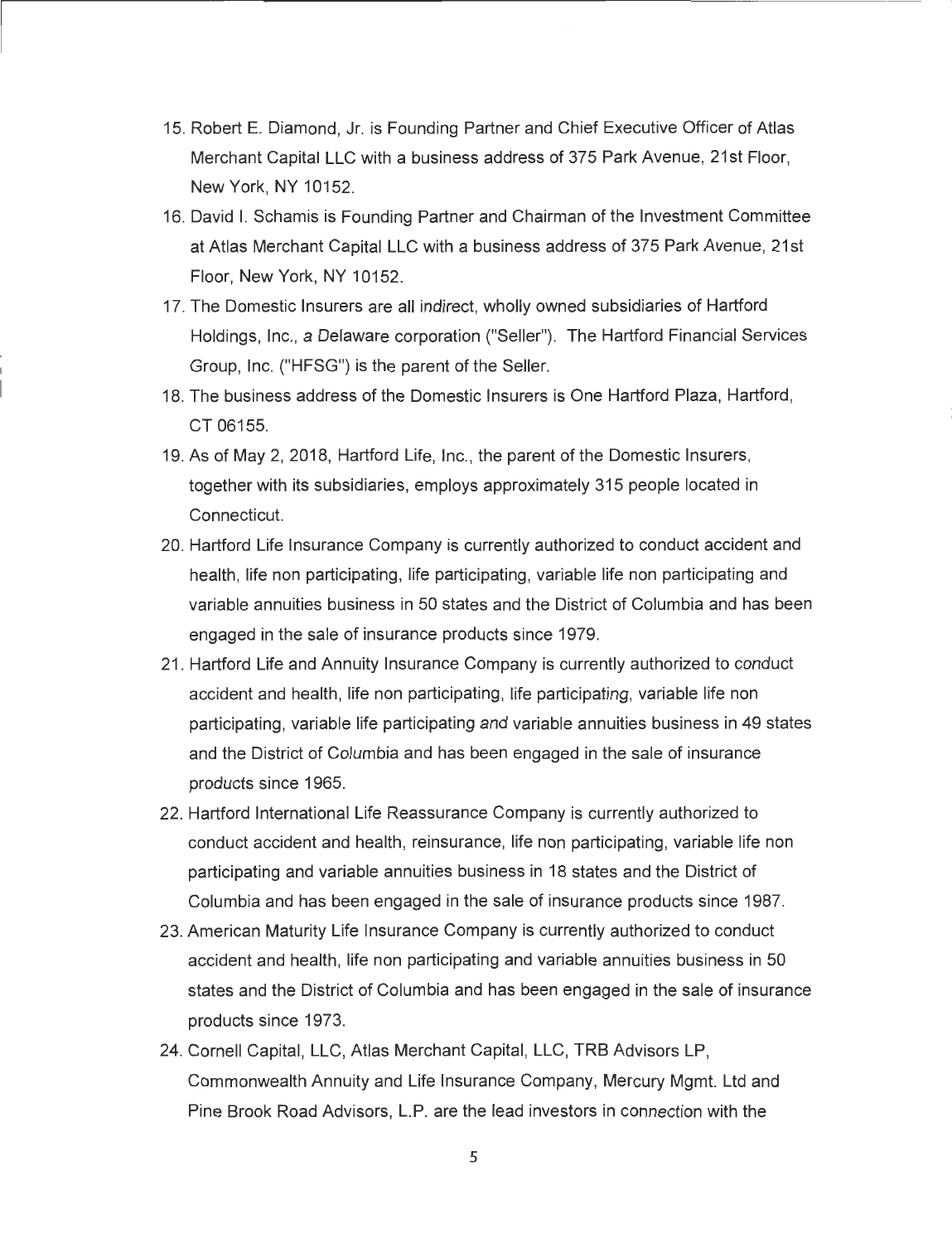Proposed Acquisition. All investors (other than HFSG) either directly or on behalf of investment funds or co-investment vehicles managed or advised by such investors, entered into an Interim Investors Agreement (included in the Application) pursuant to which each such investor has agreed to make an equity investment at the Closing in an amount equal to such investor's commitment.

- 25. On December 3, 2017, the parties entered into a Stock and Asset Purchase Agreement pursuant to which the Seller intends to transfer, among other things, the capital stock of Hartford Life, Inc. to the Applicants. The Applicants will pay the Seller for the shares of common stock of Hartford Life, Inc. and certain other acquired assets cash in the amount of \$2.05 billion minus certain adjustments.
- 26. The Applicants will acquire the funds necessary to pay the purchase price through equity capital contributions received in a series of transactions contemplated by the Interim Investors Agreement. None of the funds necessary to consummate the Proposed Acquisition will be borrowed from third party sources.
- 27. Upon completion of the transaction, the Applicants represent that they intend to operate the Domestic Insurers consistent with the management of the business in recent years, that being to continue to run off existing business. The Applicants further represent that the initial focus will be the successful separation of Hartford Life, Inc. from HFSG and standing it up as an independent enterprise (the **"New**  Company"). In the longer term, the New Company is prepared to assess select strategic growth initiatives that complement the New Company's managerial and operating strengths. The Applicants, pursuant to a Capital Management Plan executed on May 2, 2018, also represent that the New Company will remain headquartered in Connecticut and that employee levels will remain consistent with the current staffing levels of the Domestic Insurers for the next four years.
- 28. Following are the names and titles of the respective directors and executive officers of the Applicants:

#### **Hopmeadow Acquisition, Inc.**

Does not have any directors or officers.

#### **Hopmeadow Holdings, LP**

Does not have any directors or officers.

#### **Hopmeadow Holdings GP LLC**

| Name:                  | Position:       |  |
|------------------------|-----------------|--|
| <b>Richard Carbone</b> | <b>Director</b> |  |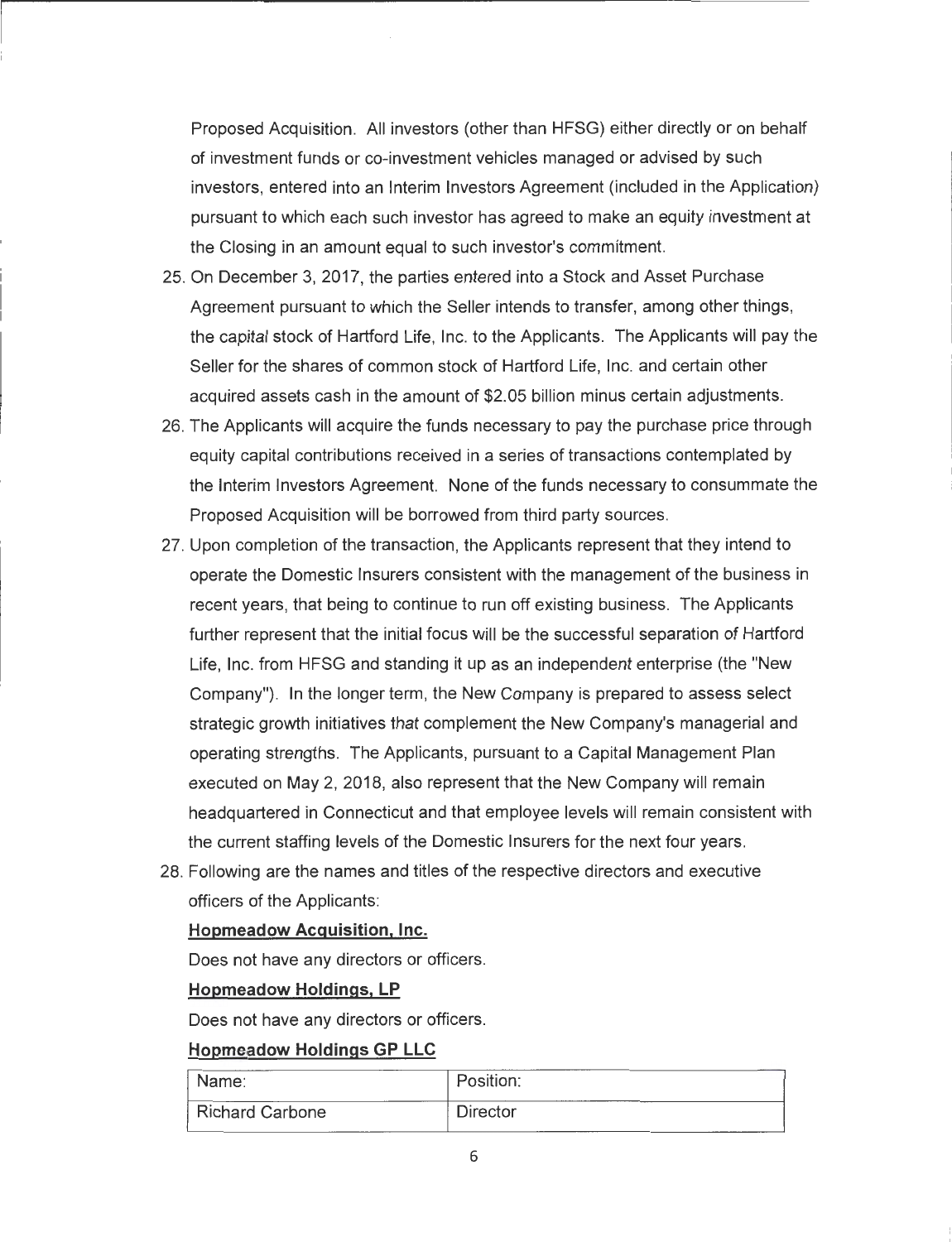| <b>Director</b> |
|-----------------|
| <b>Director</b> |
| <b>Director</b> |
| <b>Director</b> |
| <b>Director</b> |
| <b>Director</b> |
| <b>Director</b> |
| <b>Director</b> |
| Director        |
| <b>Director</b> |
|                 |

r-------------------------------- - ------ ------ --·-

# **Hopmeadow UK Holdings Ltd.**

| Name:         | Position:       |  |  |
|---------------|-----------------|--|--|
| Henry Cornell | <b>Director</b> |  |  |

#### **Hopmeadow Cayman GP LLC**

Does not have any directors or officers.

#### **Cornell Capital Partners Ill LP**

Does not have any directors or officers.

#### **Cornell Capital GP Ill LP**

Does not have any directors or officers.

#### **Cornell Capital GP Ill GP LLC**

Does not have any directors or officers.

#### **Atlas Merchant Capital Fund LP**

Does not have any directors or officers.

# **AMC Fund GP LP**

Does not have any directors or officers.

#### **AMC Special MGP Ltd**

| Name:                  | Position:       |  |
|------------------------|-----------------|--|
| Robert E. Diamond, Jr. | <b>Director</b> |  |
| David I. Schamis       | <b>Director</b> |  |

#### **AMC Fund MGP LP**

Does not have any directors or officers.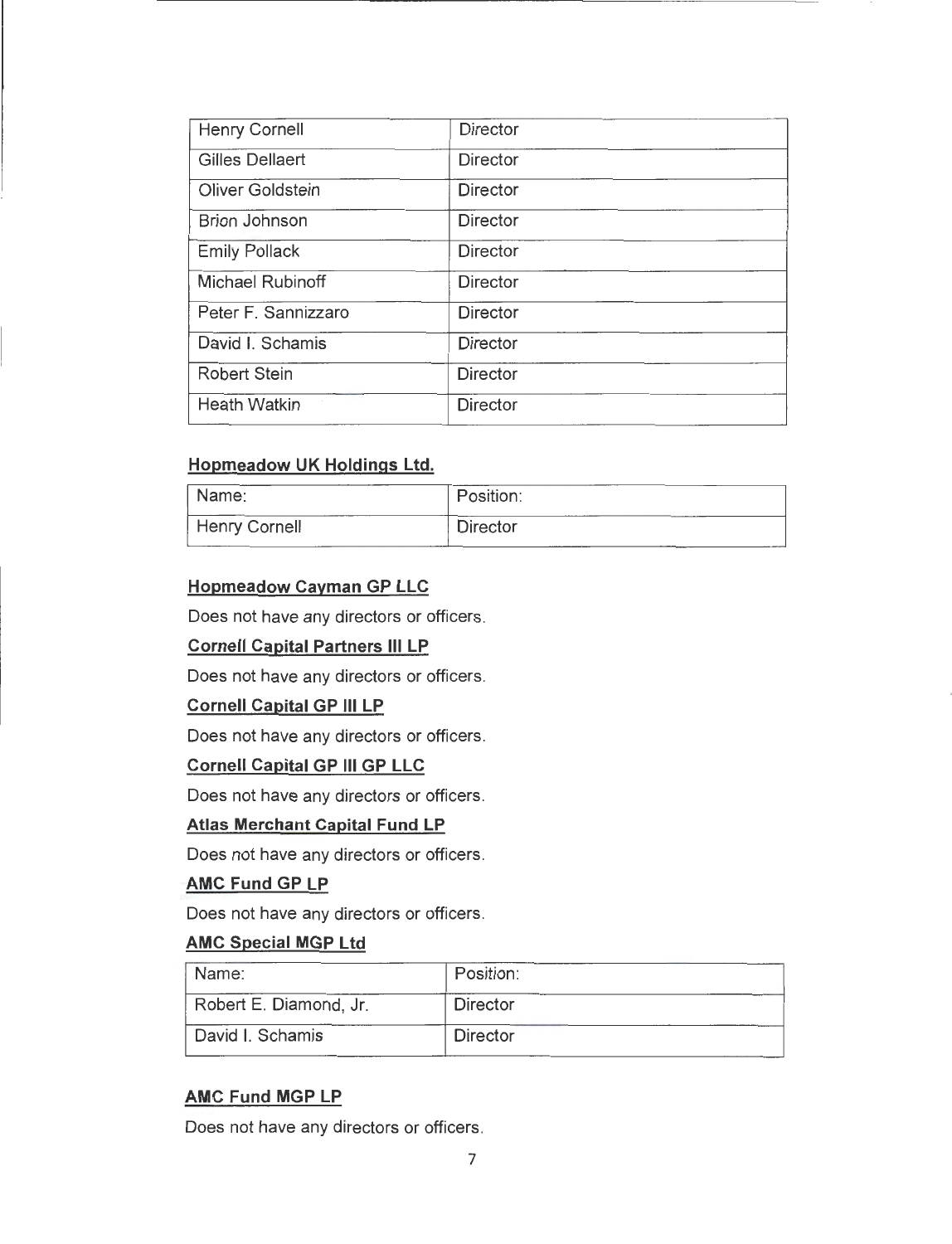# **AMC MGP GP Ltd**

| Name:                  | Position: |  |
|------------------------|-----------|--|
| Robert E. Diamond, Jr. | Director  |  |
| David I. Schamis       | Director  |  |

- 29. The biographical affidavits of the members of the board of directors and officers of the Applicants included in the record of this proceeding and the files of the Department describe each individual's educational background, professional credentials, and employment history, and attests to the competence, experience and integrity of those individuals who would control the operation of the Applicants and indirectly the Domestic Insurers after the Proposed Acquisition.
- 30. Post-Acquisition, the Applicants will retain existing senior management of the Domestic Insurers both through the transition of services and longer term.
- 31 . Following are the names and titles of the proposed directors and executive officers of the Domestic Insurers post Proposed Acquisition:

#### **Hartford Life Insurance Company**

#### **Directors**

| Name:                  | Position:       |
|------------------------|-----------------|
| <b>Richard Carbone</b> | <b>Director</b> |
| <b>Henry Cornell</b>   | <b>Director</b> |
| Gilles Dellaert        | <b>Director</b> |
| Oliver Goldstein       | <b>Director</b> |
| <b>Brion Johnson</b>   | <b>Director</b> |
| <b>Emily Pollack</b>   | Director        |
| Michael Rubinoff       | <b>Director</b> |
| Peter F. Sannizzaro    | <b>Director</b> |
| David I. Schamis       | <b>Director</b> |
| <b>Robert Stein</b>    | <b>Director</b> |
| <b>Heath Watkin</b>    | <b>Director</b> |

#### **Officers**

| Name:          | Position:                                       |
|----------------|-------------------------------------------------|
| Jeremy Billiel | <b>Assistant Vice President &amp; Treasurer</b> |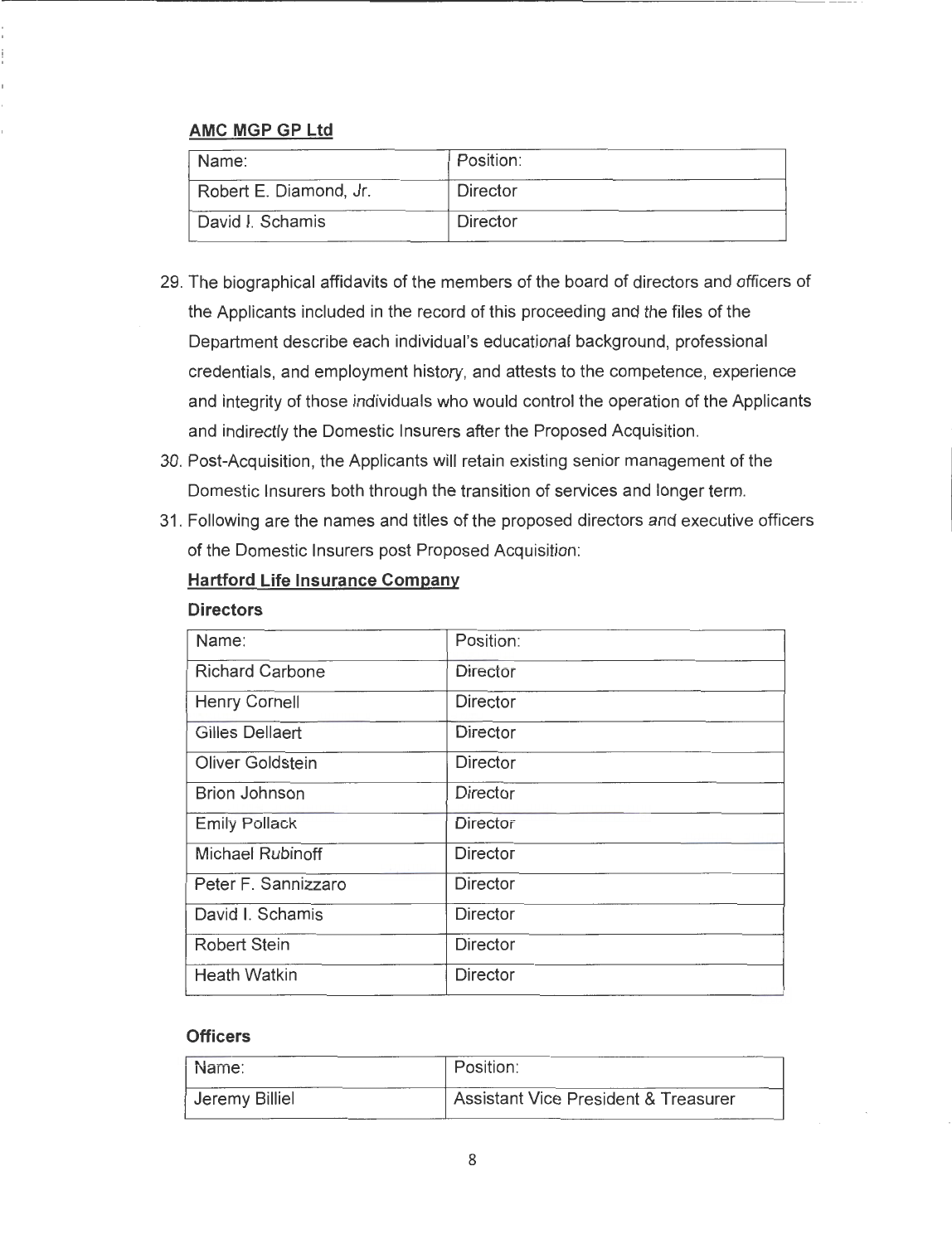| Michael R. Hazel    | Vice President & Controller                                  |
|---------------------|--------------------------------------------------------------|
| Craig D. Morrow     | Vice President & Appointed Actuary                           |
| Peter F. Sannizzaro | <b>President &amp; Chief Operating Officer</b>               |
| Robert R. Siracusa  | <b>Chief Financial Officer &amp; Vice President</b>          |
| Leslie T. Soler     | <b>Corporate Secretary &amp; Assistant Vice</b><br>President |

# **Hartford Life and Annuity Insurance Company**

# **Directors**

| Name:               | Position:       |  |
|---------------------|-----------------|--|
| Matthew J. Poznar   | <b>Director</b> |  |
| Peter F. Sannizzaro | <b>Director</b> |  |
| Robert R. Siracusa  | <b>Director</b> |  |

## **Officers**

| Name:                 | Position:                                           |  |
|-----------------------|-----------------------------------------------------|--|
| <b>Jeremy Billiel</b> | <b>Assistant Vice President &amp; Treasurer</b>     |  |
| Michael R. Hazel      | <b>Vice President &amp; Controller</b>              |  |
| Craig D. Morrow       | Vice President & Appointed Actuary                  |  |
| Peter F. Sannizzaro   | President & Chief Operating Officer                 |  |
| Robert R. Siracusa    | <b>Chief Financial Officer &amp; Vice President</b> |  |
| Leslie T. Soler       | Corporate Secretary & Assistant Vice<br>President   |  |

# **Hartford International Life Reassurance Corporation**

#### **Directors**

| Name:               | Position:       |  |
|---------------------|-----------------|--|
| Matthew J. Poznar   | <b>Director</b> |  |
| Peter F. Sannizzaro | <b>Director</b> |  |
| Robert R. Siracusa  | <b>Director</b> |  |

# **Officers**

| Name:          | Position:                                       |
|----------------|-------------------------------------------------|
| Jeremy Billiel | <b>Assistant Vice President &amp; Treasurer</b> |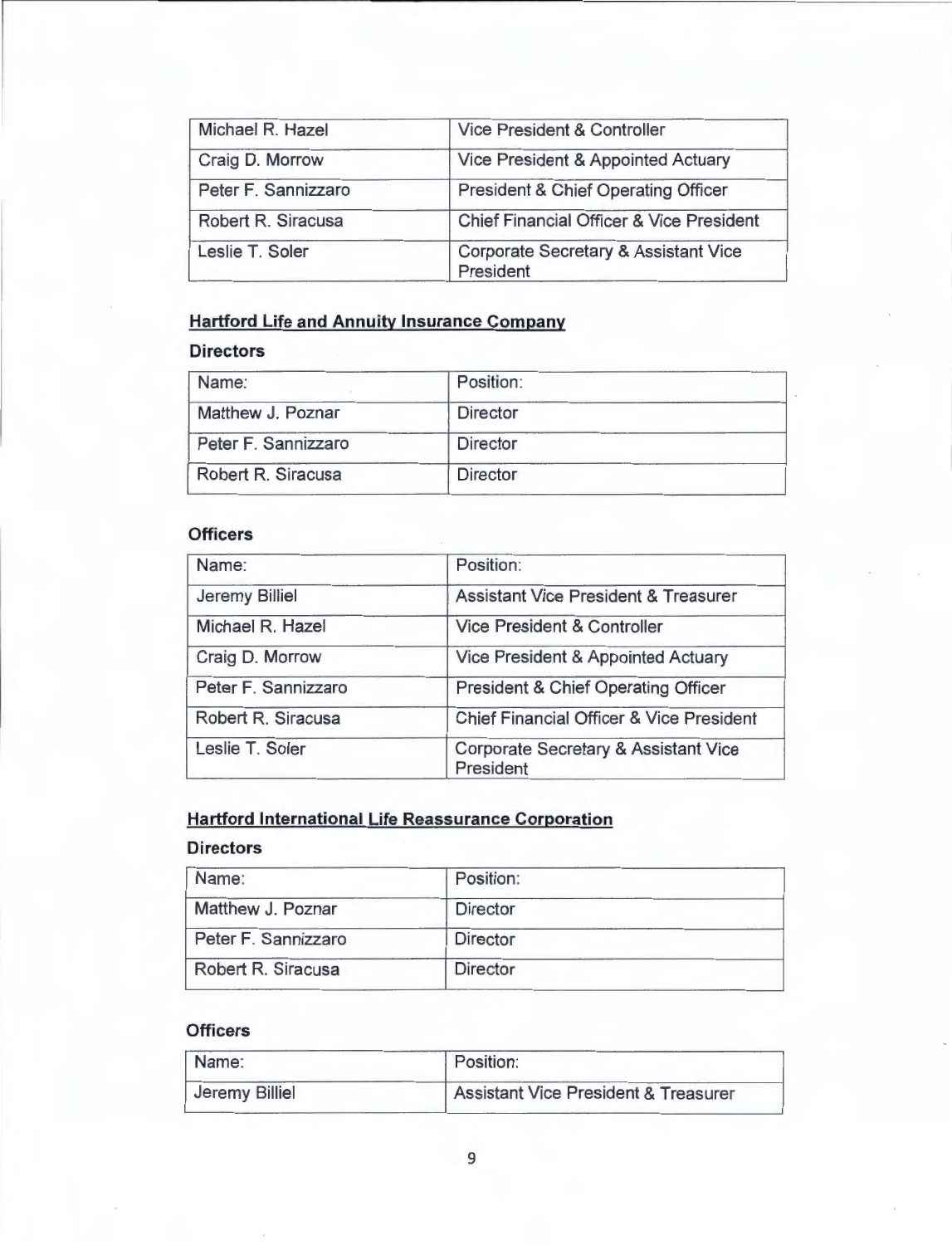| Michael R. Hazel    | Vice President & Controller                       |
|---------------------|---------------------------------------------------|
| Peter F. Sannizzaro | President & Chief Operating Officer               |
| Robert R. Siracusa  | Chief Financial Officer & Vice President          |
| Leslie T. Soler     | Corporate Secretary & Assistant Vice<br>President |
| Zengdi Zhuang       | <b>Appointed Actuary</b>                          |

#### **American Maturity Life Insurance Company**

#### **Directors**

| Name:               | Position:       |  |
|---------------------|-----------------|--|
| Matthew J. Poznar   | Director        |  |
| Peter F. Sannizzaro | <b>Director</b> |  |
| Robert R. Siracusa  | <b>Director</b> |  |

#### **Officers**

| Name:               | Position:                                         |
|---------------------|---------------------------------------------------|
| Jeremy Billiel      | <b>Assistant Vice President &amp; Treasurer</b>   |
| Michael R. Hazel    | Vice President & Controller                       |
| Peter F. Sannizzaro | President & Chief Operating Officer               |
| Robert R. Siracusa  | Chief Financial Officer & Vice President          |
| Leslie T. Soler     | Corporate Secretary & Assistant Vice<br>President |
| Zengdi Zhuang       | <b>Appointed Actuary</b>                          |

- 32. The biographical affidavits of the directors and officers of the Domestic Insurers post-acquisition included in the record of this proceeding and the files of the Department describe each individual's educational background, professional credentials, and employment history, and attests to the competence, experience and integrity of those individuals who would control the operation of the Domestic Insurers after the Proposed Acquisition .
- 33. The Applicants have no plans or proposals to liquidate the Domestic Insurers.
- 34. Post-closing, the Applicants intend to submit a Division application to the Department for a legacy block of long term group disability insurance associated with the group benefits business that is being retained by HFSG. The Applicants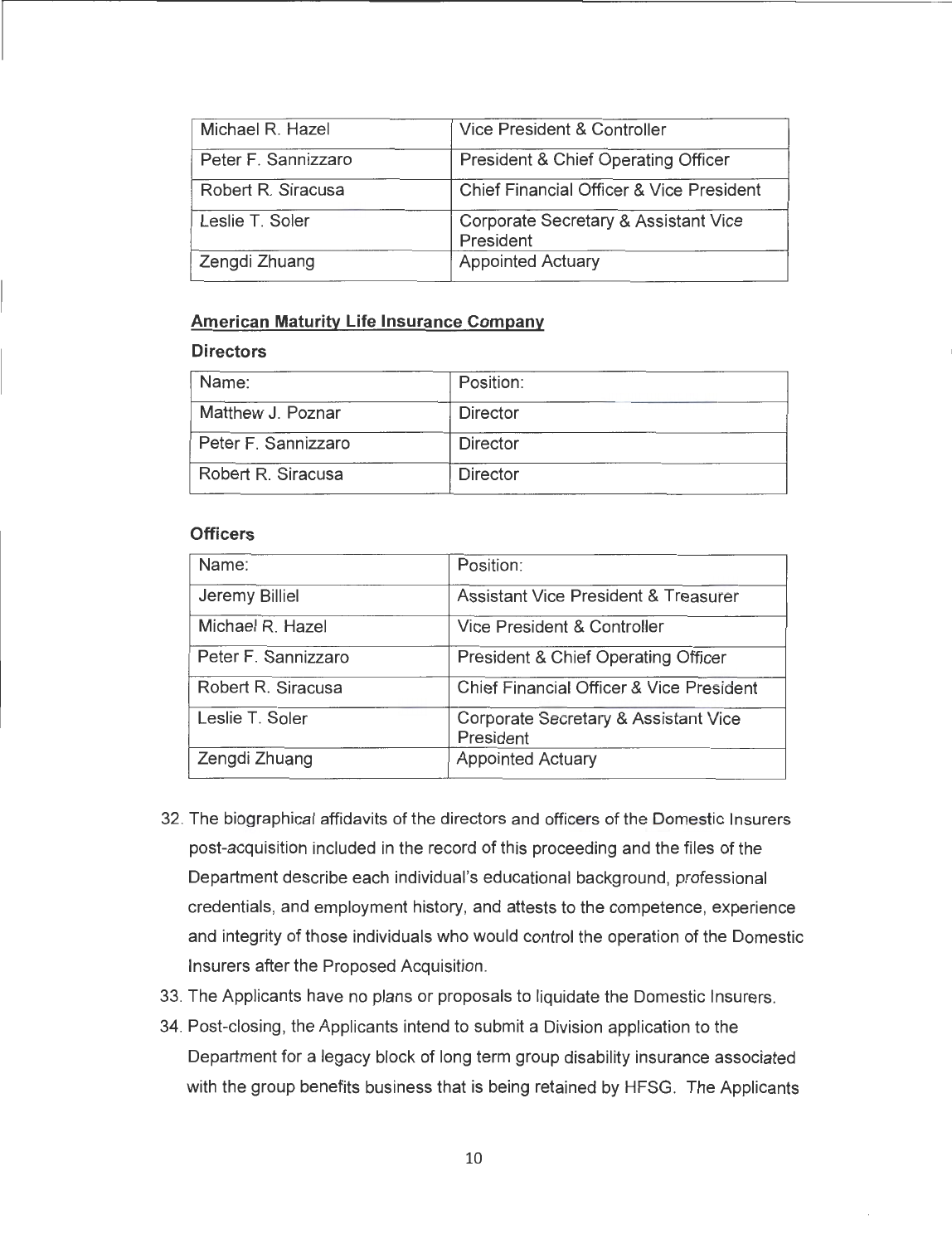will also pursue divisions related to two legacy blocks of business previously divested through 100% quota share reinsurance.

- 35. The Application and testimony reflect that as a result of the separation, the Company will no longer maintain an office location in Hartford, Connecticut, but the Company will be located solely in the existing Windsor, Connecticut location.
- 36. Included in the Application is a Transition Services Agreement. Currently, HFSG provides certain services (e.g. , human resources, finance) to various businesses within its organization, including the Domestic Insurers, through a centralized corporate function model. As a smaller, stand-alone company, the New Company will provide for these corporate services directly and may seek to utilize third-party vendors for some of these services. The New Company expects to continue to utilize many of the existing vendors for select services and may seek to utilize additional third-party vendors for additional services. Hartford Investment Management Company, an HFSG affiliate, will continue to act as the investment advisor for the New Company's general account and certain other portfolios but will do so as an unaffiliated third-party vendor. Under the Transition Services Agreement, the primary categories of services identified as being needed by the New Company as of the date of the Application (and their functional areas) are:

| Operations             | Mail services                                                                                         |
|------------------------|-------------------------------------------------------------------------------------------------------|
| Operations             | Business resiliency access to other offices                                                           |
| Compliance             | Access to HFSG system SOX attestations                                                                |
| Compliance             | <b>OFAC/AML</b> services                                                                              |
| Technology             | Infrastructure and support for direct applications<br>(transferring to the New Company)               |
| Technology             | Infrastructure and support for indirect applications<br>(owned by HFSG but leveraged by the Company)  |
| Technology             | End user services (PC's, networks, email, connectivity,<br>etc.)                                      |
| Marketing              | Support for content management of website,<br>prospectus distribution, newsletter distribution, etc.) |
| <b>Investment Mgmt</b> | Investment accounting and operations                                                                  |
| <b>Investment Mgmt</b> | Investment management oversight                                                                       |
| 'mvestment Mgmt        | Investment compliance                                                                                 |
| <b>Investment Mgmt</b> | Numerix/Derivatives production                                                                        |
| Risk/Actuarial         | Services being drafted                                                                                |
| Tax                    | Tax information reporting services (TIRU)                                                             |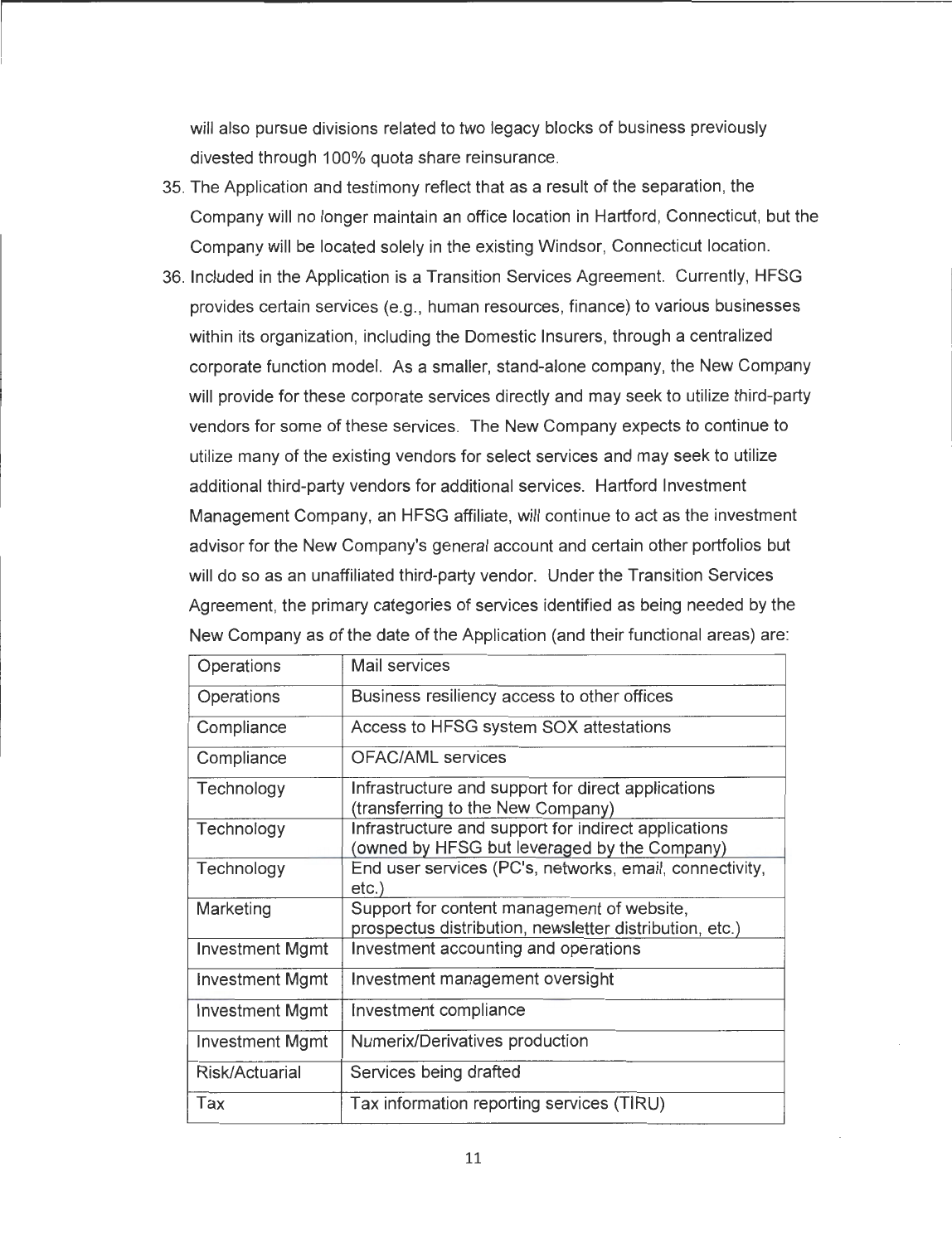- 37. The Applicants have committed to comply with all requirements under applicable law relating to retention of the Domestic Insurers' books and records within the State and will remain in compliance with the Insurance Department Bulletin FS-2 concerning custody of securities.
- 38 . Except for rights to acquire voting securities provided for or referenced in the Stock and Asset Purchase Agreement or the Interim Investors Agreement, none of the Applicants, their affiliates nor the persons listed in Item 3 of the Application currently intend to acquire any voting securities issued by the Domestic Insurers or any of their current controlling persons.
- 39. Except for the transaction described in the Application, there are no contracts, arrangements or understandings with respect to any voting security or any security convertible into or evidencing a right to acquire a voting security of the Applicants or the Domestic Insurers involving the Applicants, their affiliates nor any of the persons listed in Item 3 of the Application, including, but not limited to, transfer of any of the securities, joint ventures, loan or option agreements, puts or calls, guarantees of loans, guarantees against loss or guarantees of profits, division of losses or profits, or the giving or withholding of proxies.
- 40. There have been no purchases of any voting securities of the Applicants or the Domestic Insurers by the Applicants, their affiliates or any person listed in Item 3 of the Application during the twelve calendar months preceding the filing of the Application.
- 41 . Except for the Agreement, neither the Applicants, their affiliates nor anyone acting on their behalf have made any recommendations to purchase any voting security of the Domestic Insurers during the twelve calendar months preceding the filing of the Application.
- 42. There are no agreements, contracts or understandings with any broker-dealer as to solicitation of voting securities of the Domestic Insurers for tender.

#### **Ill. DISCUSSION**

The Insurance Commissioner is required to approve the Proposed Acquisition unless, after a public hearing, she finds that the proposed acquisition of control of the Domestic Insurers would result in any of the conditions set forth in General Statutes § 38a-132 (a) (1) through (6). These conditions will be addressed in turn.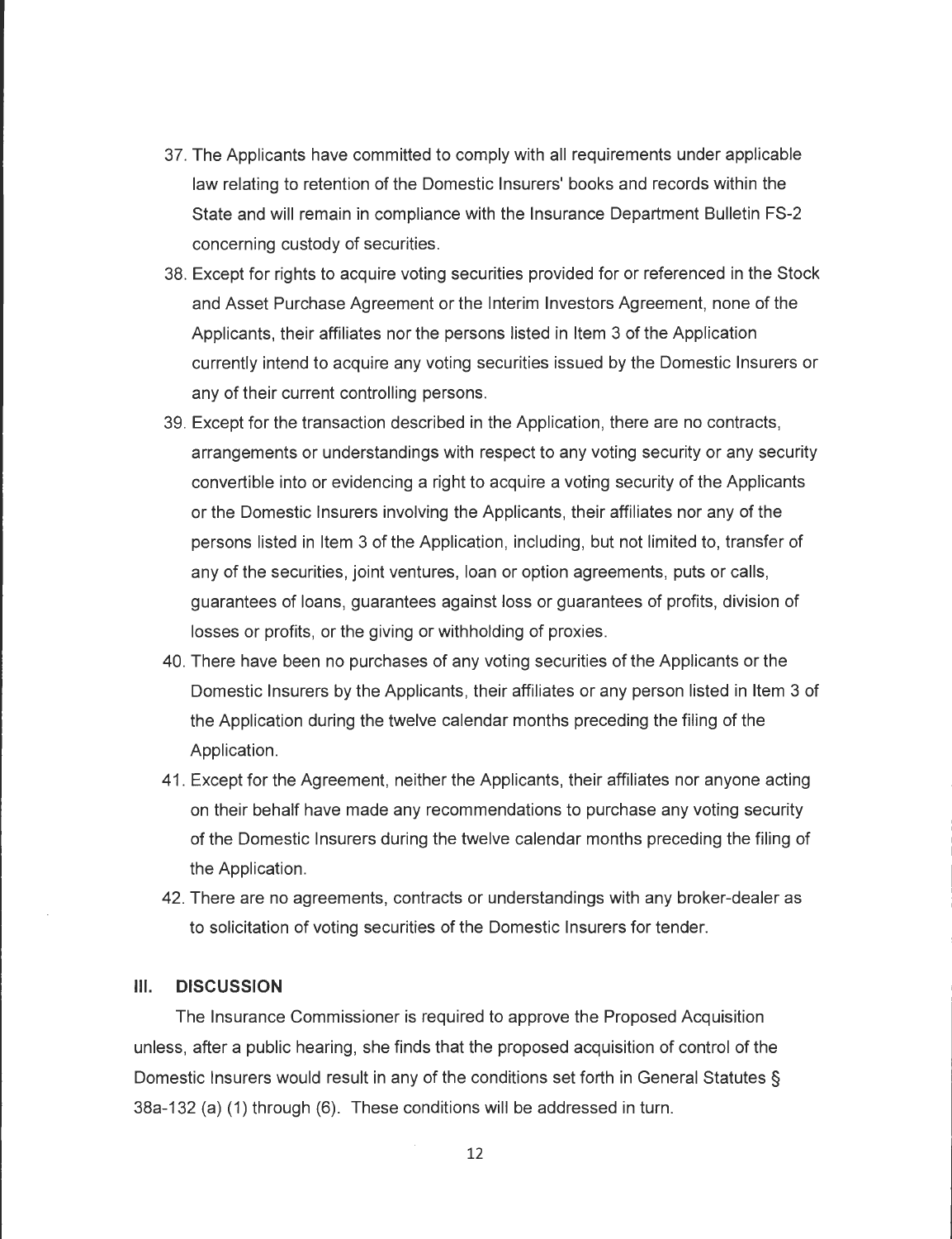#### **(1) After the change of control, the Domestic Insurer would not be able to satisfy the requirements for the issuance of a license to write the line or lines of business for which it is presently licensed.**

General Statutes§ 38a-132 (a) (1) requires each Domestic Insurer to satisfy the requirements for the issuance of licenses to write the line or lines of business for which it is presently licensed following the proposed acquisition of control. Each Domestic Insurer is currently licensed pursuant to General Statutes § 38a-41 and it satisfies the requirement for the issuance of a license to write the lines of business for which it is licensed. The Applicants, through testimony and submissions, indicate that no changes will be made such that any to the Domestic Insurer would not be able to satisfy the requirements for the issuance of its license.

r

In addition to the criteria set forth in General Statutes§ 38a-72, the Department considers the location of the company's books, records and assets, and the management of the company when evaluating an insurer's ability to operate in this state pursuant to § 38a-41. The Applicants in testimony and submissions have confirmed that books and records will remain in their present location in Connecticut pursuant to General Statutes § 38a-57 and the Applicants confirmed it will remain in compliance with Insurance Department Bulletin No. FS-2 with respect to custody arrangements for securities.

As noted in the findings of fact, the Applicants have no plans or proposals following consummation of the Proposed Acquisition, to liquidate any of the Domestic Insurers, to sell the assets, or merge or consolidate any Domestic Insurer with any other person or entity other than the aforementioned intent to submit Division applications for legacy blocks of business. There are no plans for any Domestic Insurers to enter into any material contract, agreement, arrangement or transaction of any kind with any person or entity. Moreover, based on the information contained in the biographical affidavits for the directors and officers of the Applicants, the competence, experience and integrity of the individuals who will be responsible for the governance and operation of the Domestic Insurers following the consummation of the proposed transaction, are such that the safe and expert operation of each Domestic Insurer will continue following the Proposed Acquisition.

Accordingly, the undersigned hereby finds that the evidence contained in the record supports a finding that each Domestic Insurer will be able to satisfy the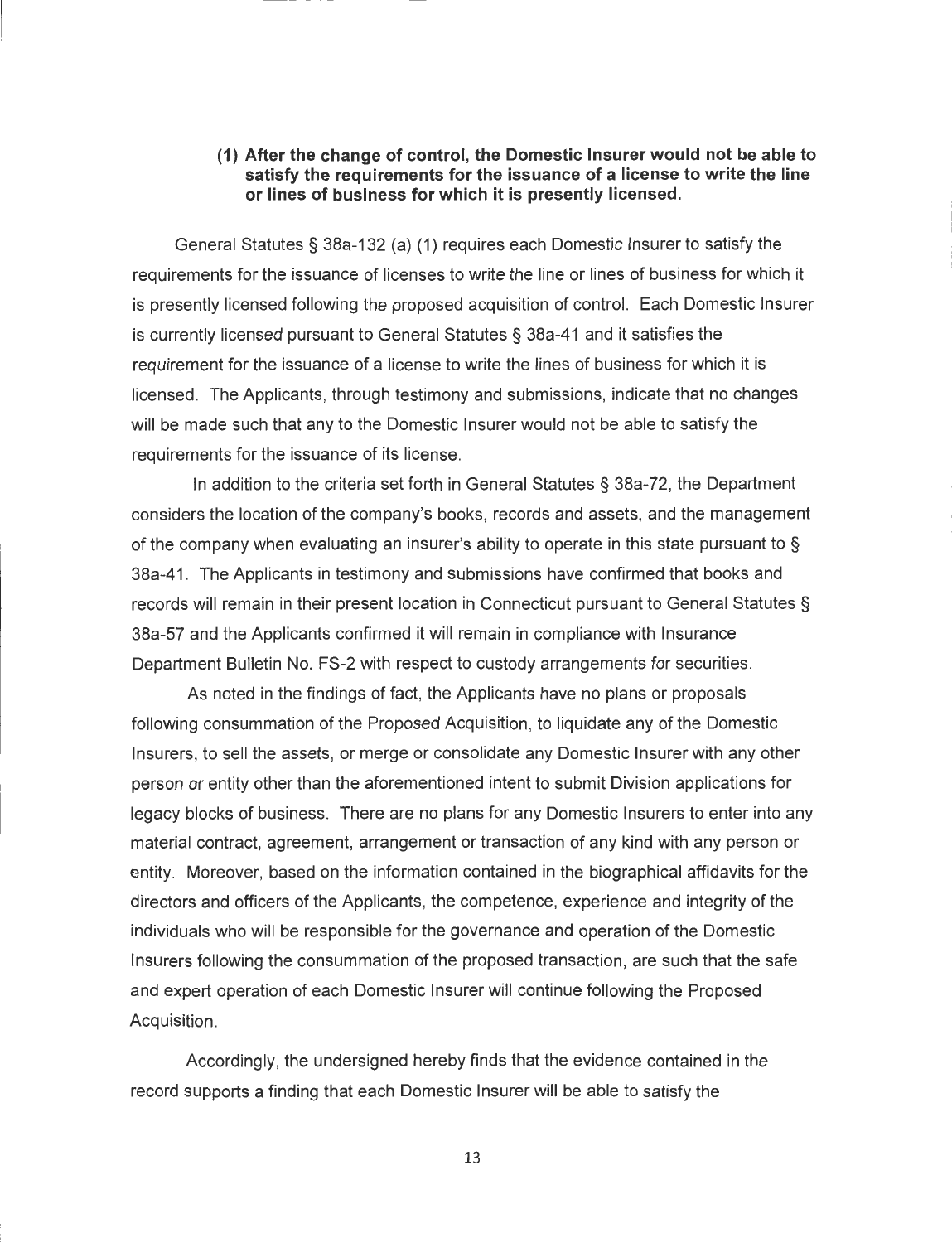requirements for the issuance of the necessary insurance license for which it is presently licensed following completion of the Proposed Acquisition of control.

#### **(2) The effect of the merger or other acquisition of control would be to substantially lessen competition of insurance in this state or tend to create a monopoly in Connecticut.**

General Statutes§ 38a-132 (a) (2) requires that a proposed transaction shall neither substantially lessen competition nor create a monopoly in the Connecticut insurance market. In evaluating the effect of the proposed acquisition on competition in Connecticut, the Commissioner is required by General Statutes§ 38a-132 (a) (2) (A) to consider the information required under General Statutes§ 38a-131 (c) (1) and the considerations specified in General Statues§ 38a-131 (d) (1). In this regard, the Commissioner must consider the percentages of market shares of the Applicants and affiliates and the Domestic Insurers and the market in which the insurers compete, as set forth in § 38a-131 (d) (1). If certain quantitative criteria are met, then there is *prima facie* evidence that the competitive standard has been violated. (See§ 38a-131 (d) (1)).

General Statutes§ 38a-131 (d) (2) defines "market" as the relevant product and geographical markets. In determining the relevant product and geographical markets, § 38a-131 (d) (2) specifies that in the absence of sufficient information to the contrary, the relevant product market shall be the direct written insurance premium for a line of business as used in the annual statement insurers doing business in this State are required to file with the Commissioner, and the relevant geographical market shall be Connecticut.

The Applicants do not own or control any insurance companies that write business in the same lines of business as the Domestic Insurers. Accordingly, the undersigned hereby finds that, based on the evidence contained in the record of this proceeding, the effect of the acquisition of control of the Domestic Insurers by the Applicants will not substantially lessen competition of insurance in this state or tend to create a monopoly in Connecticut.

#### **(3) The financial condition of the acquiring party is such as might jeopardize the financial stability of the Domestic Insurer or prejudice the interests of its policyholders.**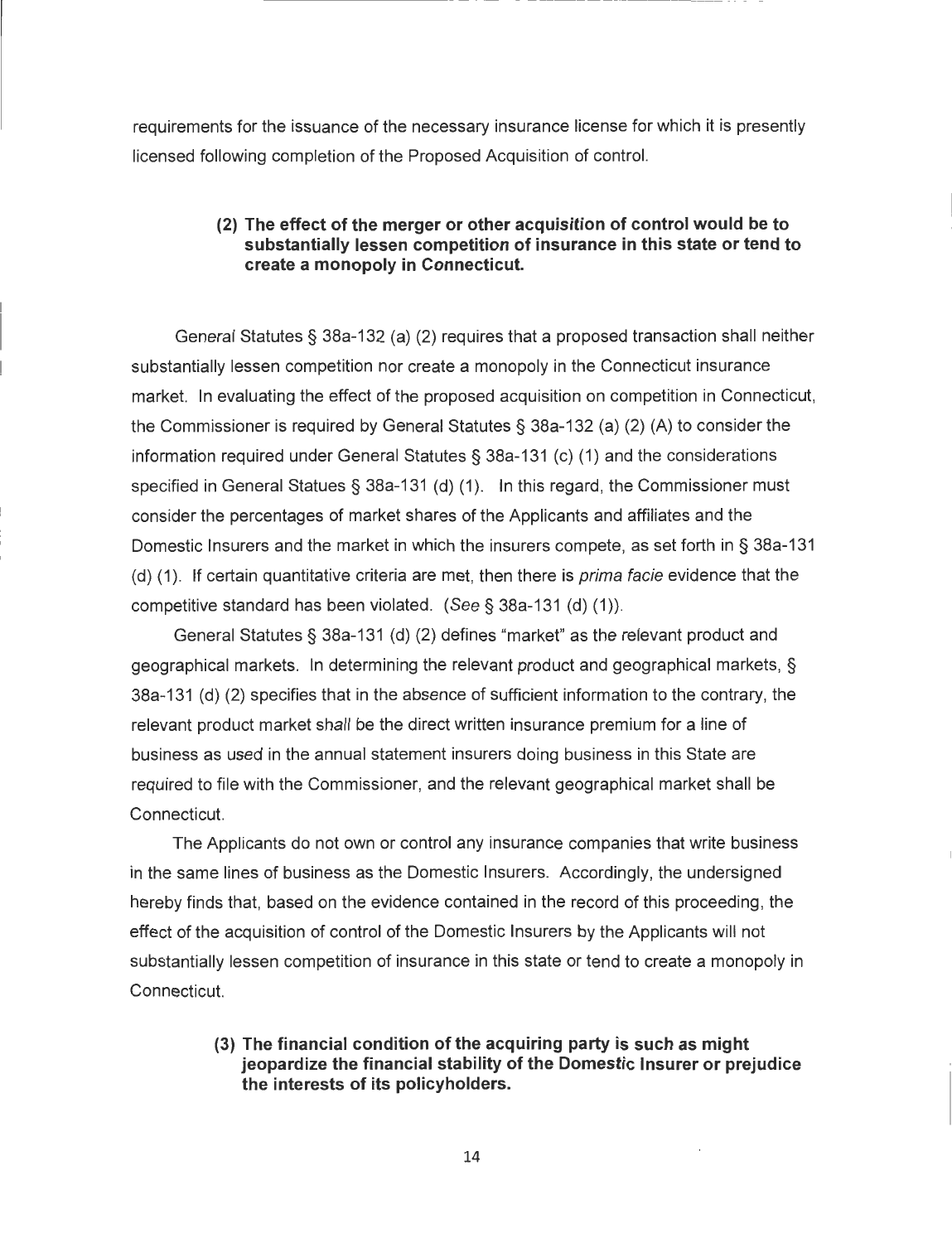General Statutes§ 38a-132 (a) (3) requires that the financial condition of any acquiring company be in sufficiently sound financial condition so as not to jeopardize the financial stability of the domestic insurer or prejudice the interests of its policyholders. Based on the information entered into the record of this proceeding, including the Application and the testimony of Emily Pollack, the undersigned hereby finds that there is no evidence indicating that the financial condition of the Applicants might jeopardize the financial condition of the Domestic Insurers, or prejudice the interests of its policyholders.

#### **(4) The plans or proposals of the acquiring party to liquidate the Domestic Insurer, sell its assets or consolidate or merge it with any person, or make any other material change in the business or corporate structure or management, are unfair and unreasonable to policyholders of the Domestic Insurer and not in the public interest.**

General Statutes§ 38a-132 (a) (4) requires that an acquiring party not be contemplating any material changes in the business of the domestic insurer that would be unfair and unreasonable to policyholders, or otherwise would not be in the public interest.

The testimony of Emily Pollack noted that, as indicated in the Application, the Applicants' primary strategy for the Domestic Insurers is to continue to run off the existing business consistent with the management of the business in recent years. The initial focus of the Applicants will be the successful separation of the New Company from HFSG and the stand-up of the New Company as an independent enterprise. The Applicants do not have any specific strategic growth initiatives identified, but they have indicated that in the longer term they will assess opportunities to take advantage of the strong talent and operational systems of the New Company when assessing the acquisitions of other closed blocks of business.

Ms. Pollack further testified that after closing the Applicants intend to submit a Division application to the Department for a legacy block of long term group disability insurance associated with the group benefits business that is being retained by The Hartford. The Applicants will also pursue divisions related to two legacy blocks of business previously divested by the Domestic Insurers through 100% quota share reinsurance. If and when applied for, all such planned divisions will be subject to the protections afforded to policyholder under General Statutes§ 38a-156r et seq.

Accordingly, based on the information entered into the record of this proceeding, the undersigned hereby finds that there are no material plans or proposals for the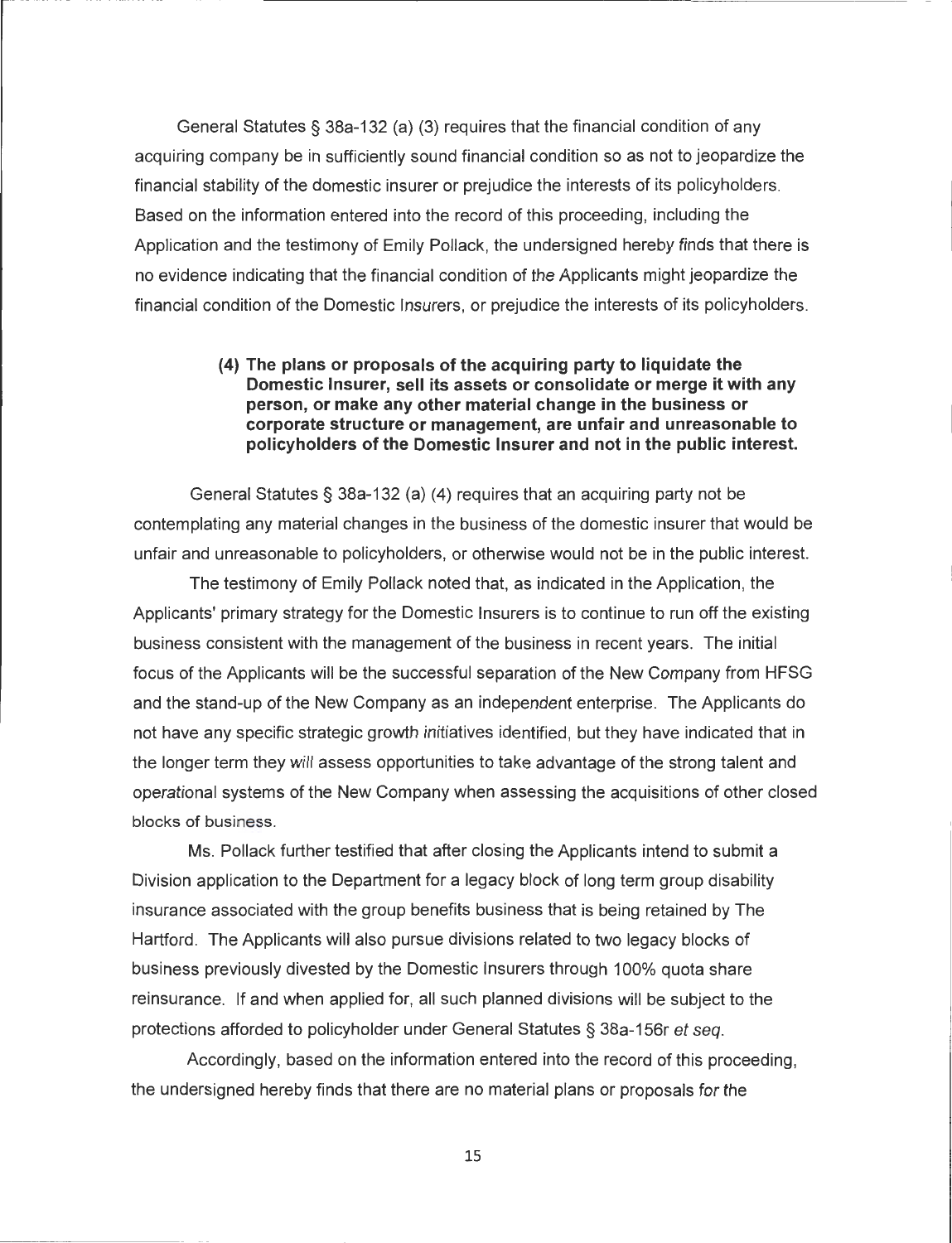Domestic Insurers that are unfair and unreasonable to policyholders of the Domestic Insurers or not in the public interest.

#### **(5) The competence, experience and integrity of those persons who would control the operation of the Domestic Insurer are such that it would not be in the interest of the policyholders of the Domestic Insurer and of the public to permit the merger or other acquisition of control.** ·

General Statutes § 38a-132 (a) (5) requires that the competence, experience and integrity of those persons who would control the operation of a domestic insurer postacquisition be of sufficient quality so as not to be prejudicial or contrary to the interests of the policyholders and of the public. The record includes the biographical affidavits and third party reports of those individuals who serve as members of the board and as officers of the Applicants. The biographical affidavits disclose each individual's education background, professional credentials and their employment history. In addition, the Applicants have represented, and the biographical affidavits confirm, that during the last ten years, none of the directors or officers of the Applicants have been convicted in a criminal proceeding (excluding minor traffic violations) or have been convicted or otherwise penalized for violating any federal or state law regulating the business of insurance, securities or banking. During the last ten years, none of the directors or officers of the Applicants have been the subject of any proceeding under the Federal Bankruptcy Code, or have been affiliated with a business or organization which has been subject to such proceeding.

Furthermore, no director or officer of the Applicants has had a revocation, suspension or disciplinary sanction imposed against him or her by a governmental agency. None of the filed biographical affidavits contain any information that reflects negatively on the integrity of these individuals.

Accordingly, the undersigned hereby finds that the competence, experience, and integrity of those persons who would control the operations of the Domestic Insurers after completion of the Proposed Acquisition are sufficient to indicate that the interests of policyholders of the Domestic Insurers and of the public will not be jeopardized by the Applicants' acquisition of control of the Domestic Insurers.

#### **(6) The acquisition of control of the Domestic Insurer is likely to be hazardous or prejudicial to those buying insurance.**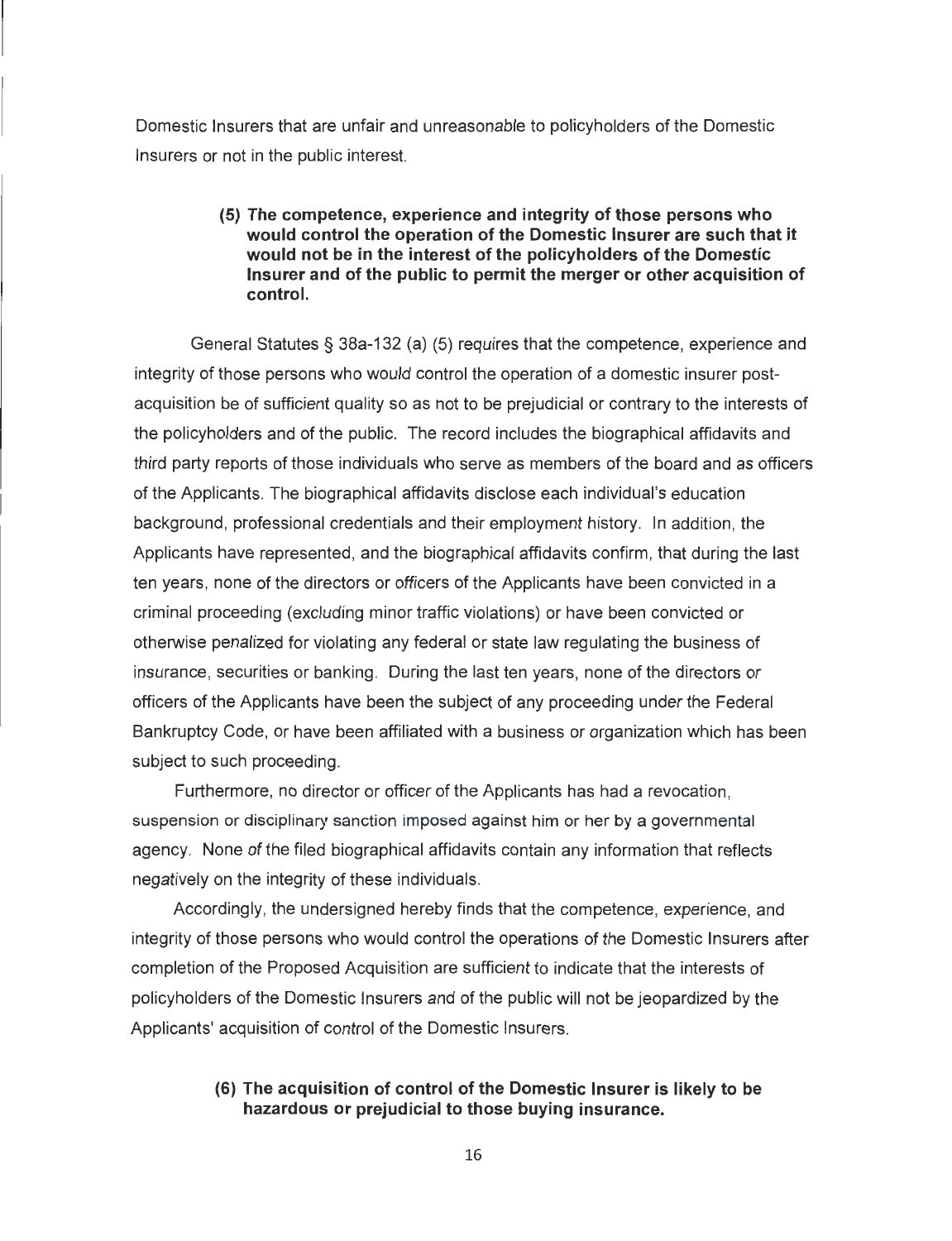General Statutes § 38a-132 (a) (6) requires that a proposed acquisition not be hazardous or prejudicial to the insurance buying public. Based on the financial strength of the Applicants, the commitments contained within the Stock and Asset Purchase Agreement, the competence, experience and integrity of those persons who would control the operation of the Domestic Insurers post-acquisition, the testimony of Emily Pollack and Beth Bombara and the affirmation that the current plans of the Applicants for the Domestic Insurers will not disrupt the Domestic Insurers' current policyholders and will provide a strong and stable financial environment for the Domestic Insurers, the Proposed Acquisition is not likely to be hazardous or prejudicial to those buying insurance.

Accordingly, assuming compliance with the Applicants' commitments as set forth in the record and with all of Connecticut's insurance statutes and regulations, the undersigned hereby finds that it is reasonable to conclude that the Proposed Acquisition is not likely to be hazardous or prejudicial to those buying insurance.

#### **IV. RECOMMENDATION**

Based on the foregoing findings of fact and the discussion, the written and oral testimony and exhibits submitted to the Department, and the record of the May 17, 2018 public hearing, the undersigned hereby concludes that no condition justifying disapproval listed in General Statutes § 38a-132 (a) is present with respect to completion of the Proposed Acquisition. Accordingly, the undersigned recommends that the Insurance Commissioner find , pursuant to§ 38a-132 (a) that after the Proposed Acquisition of control (i) each Domestic Insurer will be able to satisfy the requirements for the issuance of a license for the lines of business for which it is presently licensed; (ii) the effect of the acquisition of control will not substantially lessen competition of insurance in this state or tend to create a monopoly therein; (iii) the financial condition of the Applicants is not such as might jeopardize the financial stability of any Domestic Insurer or prejudice the interests of the policyholders; (iv) the Applicants plans or proposals for the Domestic Insurers are not unfair and unreasonable to the policyholders of the Domestic Insurers and are in the public interest; (v) the competence, experience and integrity of the management of the Applicants and Domestic Insurers are such that it would be in the interest of the policyholders of the Domestic Insurers and of the public to permit the Proposed Acquisition; and (vi) completion of the Proposed Acquisition is not likely to be hazardous or prejudicial to those buying insurance.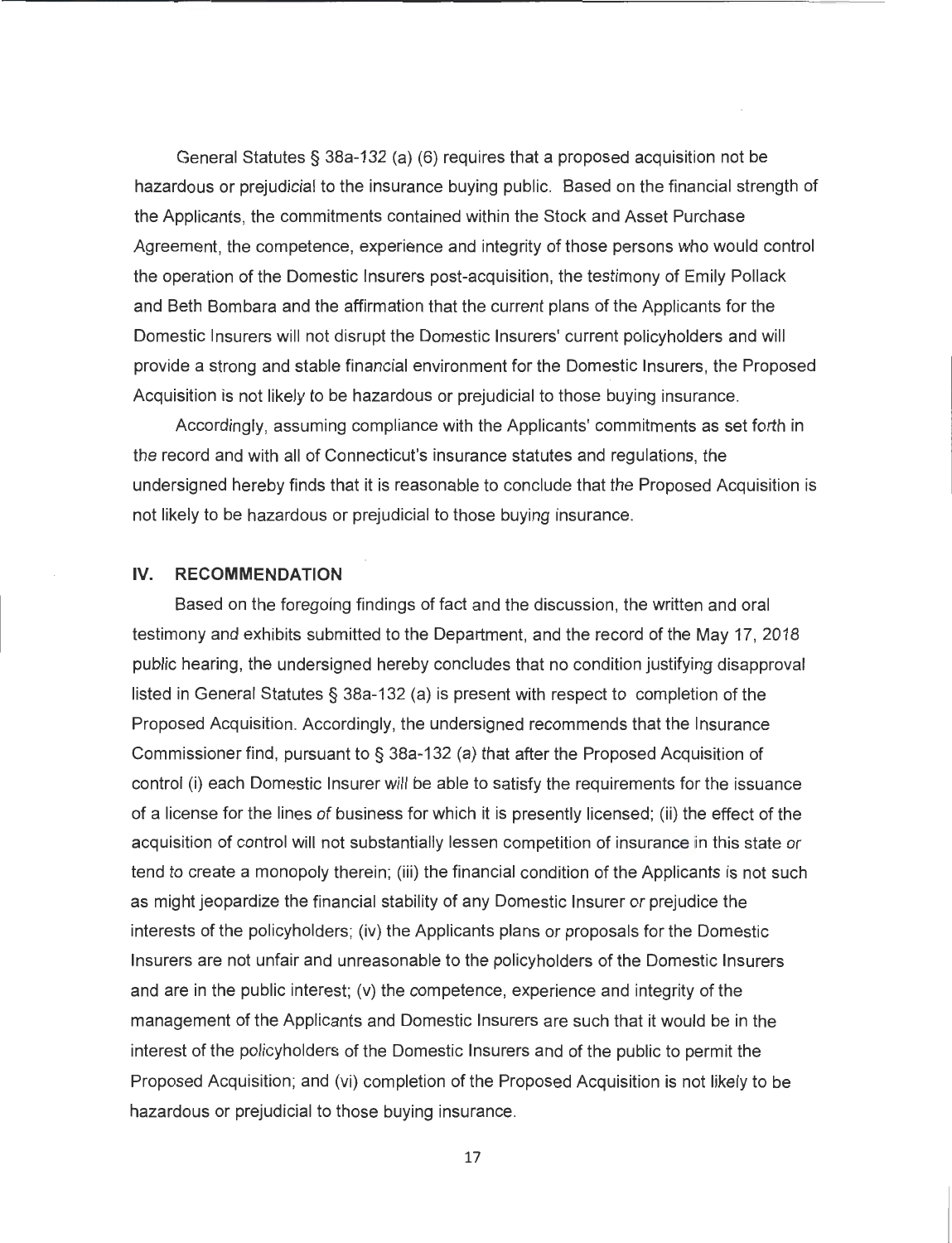Accordingly, the undersigned recommends that the Commissioner issue the following orders:

1. The Application under which the Applicants seek approval to acquire control of the Domestic Insurers is hereby approved.

2. The Applicants and each of the Domestic Insurers shall conduct their operations consistent with the representations, disclosures and commitments as set forth in the record of this proceeding and proposed final decision.

3. The Applicants shall provide the Department with written confirmation of the consummation of the Proposed Acquisition of control by the end of the month in which the acquisition takes place.

4. The Applicants shall provide the Department with written details of the final purchase price after all adjustments used to complete the Proposed Acquisition.

5. The Applicants shall abide by the terms of the Capital Management Plan executed on May 2, 2018.

6. The Applicants shall provide the Department with the names and titles of those individuals who will be responsible for the filing an amended Insurance Holding Company system Annual Registration Statement pursuant to section 38a-138-10 of the Regulations of Connecticut State Agencies.

7. Within fifteen (15) days following the end of the month in which the Proposed Acquisition is consummated, the Domestic Insurers shall file an amended Insurance Holding Company System Annual Registration Statement pursuant to section 38a-138-10 of the Regulations of Connecticut State Agencies.

8. For the period of two (2) years from the Closing of the Proposed Acquisition, the Applicants shall file semiannually with the Department, commencing six months from the consummation of the Proposed Acquisition, a report under oath of its business operations in Connecticut, including but not limited to, integration process, transition of services, any change of business of the Domestic Insurers, changes in offices or office locations of the Domestic Insurers, and notice of any statutory compliance or regulatory actions taken by other state regulatory authorities against the Applicants or Domestic Insurers.